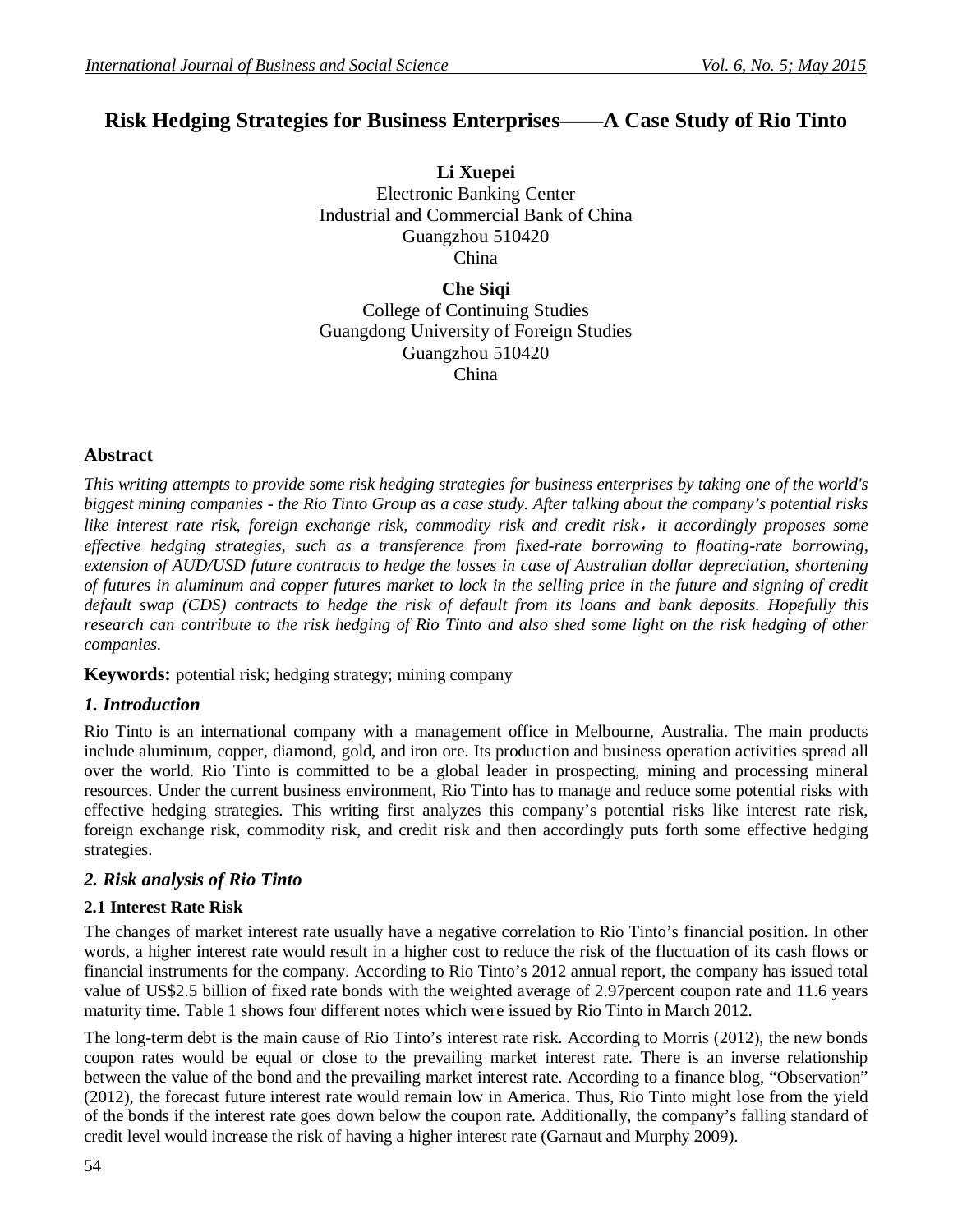### **1.2 Foreign Exchange Risk**

Since Rio Tinto is an international company and its business covers many countries over the world, it has to deal with different kinds of currencies. According to Rio Tinto's annual report (2011), "Rio Tinto's shareholders' equity, earnings and cash flows are influenced by a wide variety of currencies due to the geographic diversity of the Group's sales, expenditure and the countries." However, both the internal and external financial results of the company are presented in US dollar. As to Rio Tinto's Australian branch, one of its major branches, it is exposed to the AUD/USD exchange rate risk. According to the prediction in Rio Tinto's financial statements 2011, with a 10% weakening of Australian currency in that year, the company is likely to suffer a loss of 536 million US dollars. Obviously the whole company is exposed to the foreign exchange risks. Table 2 below shows the influences of different currencies to the company.

### **1.3 Commodity Prices Risk**

As a company that mainly produces various kinds of metal, Rio Tinto is exposed to the short-term volatilities of metal prices, which are well affected by the economic conditions of the world. Thus, the company will suffer from a loss if the commodity prices fall without risk management. Hedging methods can be taken to reduce the possible losses caused by the decrease of commodity prices.

### **1.4 Credit Risk**

Rio Tinto may suffer losses stemmed from the default of its counterparties' inability or unwillingness to meet their commitments under customer contracts or financial instruments. According to the company's annual report (2011), the credit risk includes operational activities that are mainly related to customer receivables and financial activities, such as deposits with banks or financial institutions and financial instruments.

Table 3 demonstrates the account receivables of Rio Tinto for the past ten years. There is an upward trend in recent five years compared to the period from 2002 to 2006. Table 4 shows the top ten ranking of account receivables among fifty-one mining companies in 2012 and Rio Tinto ranks the second with 5.55billion US dollar. From the data, it can be concluded that the company is exposed to the credit risk associated with account receivables. Moreover, the company does not require collaterals as securities for any trade receivables; this contributes to the significance of credit risk.

Table 5 and Table 6 respectively illustrate the company's position of cash and cash equivalent as well as financial assets in 2011 and 2010. The group may suffer potential losses when the banks, the financial institutions or the issuers of financial instruments default.

### *2. Hedging Strategies for Rio Tinto*

### **2.1 Hedging Interest Rate Risk**

Rio Tinto could hedge interest rate risk by entering interest rate swap contracts. It could deal with Bank of America to transfer the fixed coupon rates to the floating rates. Regardless of agency fee and day count convention, Rio Tinto should pay LIBOR to the bank and receive fixed interest rate from Bank of America. In this way, the group could effectively transfer the fixed-rate borrowings to floating-rate borrowings; thus, reduce the interest rate risk. For each of the following four swaps, there are three sets of cash flows:

Firstly, for 500 million three-year notes: (1) Rio Tinto pays 1.13% to the lender. (2) Rio Tinto pays LIBOR under the terms of the swap to Bank of America. (3) Rio Tinto receives 1% fix interest rate under the terms of the swap from Bank of America. Therefore, Rio Tinto finally nets out to pay LIBOR plus 0.13% floating interest rate.

Secondly, for 500 million five-year notes: (1) Rio Tinto pays 2% to the lenders. (2) Rio Tinto pays LIBOR under the terms of the swap to Bank of America. (3) Rio Tinto receives 1.8% fix interest rate under the terms of the swap from Bank of America. Thus, Rio Tinto finally nets out to pay LIBOR plus 0.2% floating interest rate.

Thirdly, for 1 billion 10-year notes: (1) Rio Tinto pays 3.5% to the lenders. (2) Rio Tinto pays LIBOR under the terms of the swap to Bank of America. (3) Rio Tinto receives 3.25% fix interest rate under the terms of the swap from Bank of America. Rio Tinto finally nets out to pay LIBOR plus 0.25% floating interest rate.

Lastly, for 500 million 10-year notes: (1) Rio Tinto pays 4.75% to the lenders. (2) Rio Tinto pays LIBOR under the terms of the swap to Bank of America. (3) Rio Tinto receives 4.4% fix interest rate under the terms of the swap from Bank of America. Rio Tinto finally nets out to pay LIBOR plus 0.35% floating interest rate.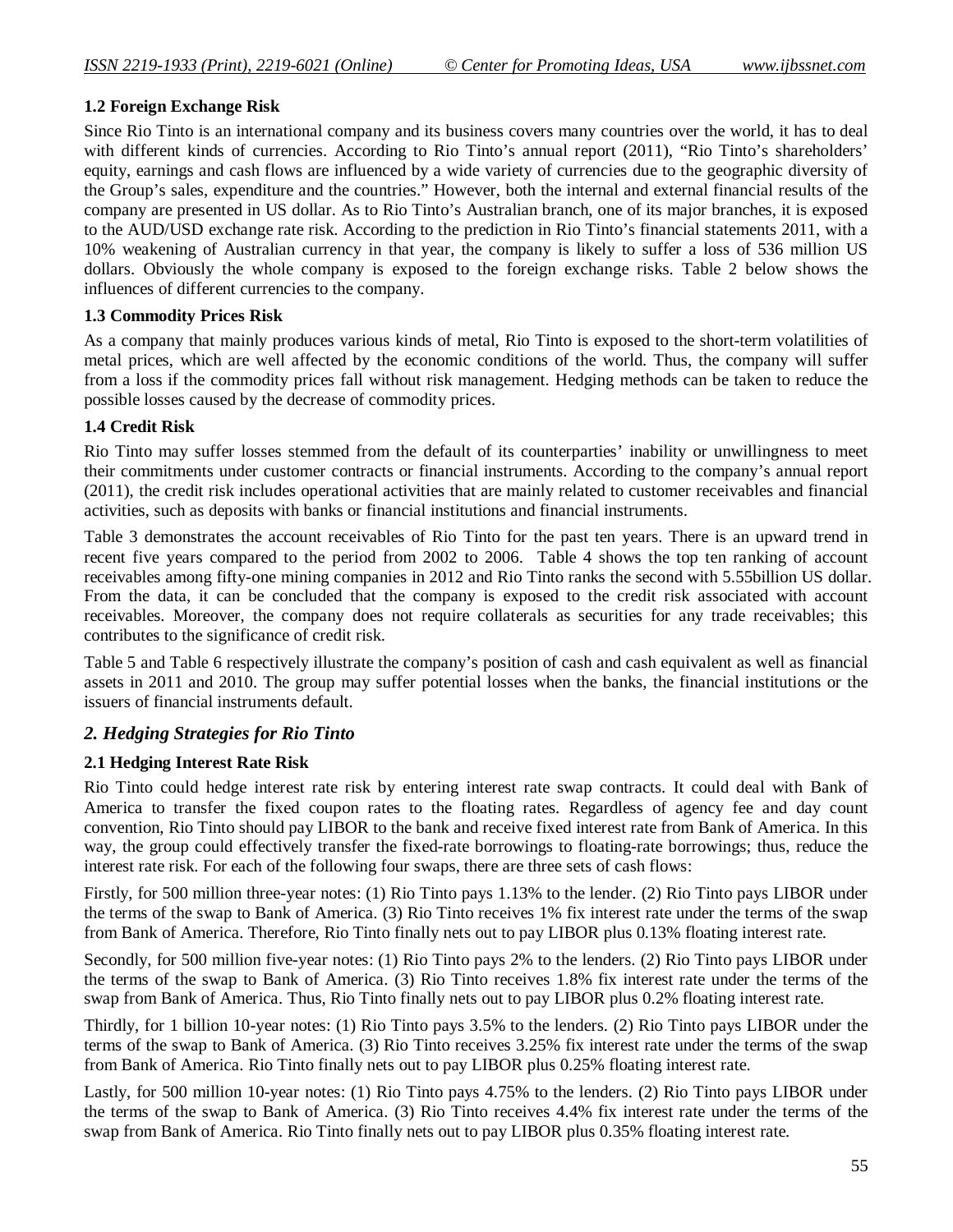Using swaps to hedge the interest rate fluctuation is more flexible than futures or options. There is no necessity for regular observing and monitoring if using swaps, thus it is easy to manage (Daigler 1988). Additionally, swaps are also cheaper; they have the lower premium and transaction costs (Whittaker 1987). However, swaps might not be effortless to trade with companies if Rio Tinto's credit ratings keep falling. It might also suffer from the lack of liquidity (Daigler 1988). Moreover, Rio Tinto might be subjected to uncontrolled default risk since swap contracts are traded over-the-counter (Mozumdar 1999).

### **2.2 Hedging Foreign Exchange Risk**

Table 2's data shows that in 2011, if the AUD/USD exchange rate gets a 10% weakening, the net earnings of the company will suffer a loss of 536 million US dollars. So it is necessary for the company to use some financial instruments to hedge the risk. Here we suggest that the company lengthen future AUD/USD contracts to hedge the losses if Australian dollar depreciates in the foreseeable future.

Since the company is a going concern entity, we suggest that the best contract type for it is the quarterly maturity futures and roll-over the hedge every three months. For its short maturity characteristic, it can minimize the risk in the change in the exchange rates in future time. Table 7 below shows the current AUD/USD future contract information. Each contract size is 100,000 Australian Dollars, so to decide how many contracts the company would buy, we can simply use the amount of Australian Dollars divided by 100,000 to work out.

Graph 1 includes the AUD/USD exchange rate's moving tendency of last one month and last one year respectively. From the one month graph we can see a trend that AUD is keeping on depreciating, while considering the whole last year's data, the exchange rate is more likely to rise in the near future. Hedging with futures can help lock the currency risk on a fixed level. It may bring benefits to Rio Tinto when the exchange rate of AUD/USD goes down, but on the other hand, it may bring losses to it if the rate goes up. Whether the foreign exchange risk should be hedged or not needs accurate and detailed analysis of the exchange market, and a wrong decision in it may bring no profit but loss to the company.

### **2.3 Hedging Commodity Prices Risk**

According to Rio Tinto (2012), the company produces aluminum, copper and iron, as well as energy and diamonds. We mainly use aluminum and copper as the instances in analyzing the possible hedging strategies as these are the main products of the company. The company can shorten futures in aluminum and copper futures market to lock in the selling price in the future.

According to London Metal Exchange (2012), the contract size of aluminum is 25 tons and the spot price is \$2032.00 per ton by cash on 20/12/2012. The 3-months futures price is \$2070.00 per ton. The contract size of copper is 25 tons. The spot price is \$7825.50 per ton while the 3-months futures price is \$7852.00 per ton.

Let's see how sensitive the potential gain/loss on both aluminum and copper is with the change of price. If the price of aluminum goes up by 10%, the value of one aluminum contract will be \$55880. Thus there would be a loss \$4130 per contract if the company enters the future market. However, if the price goes down by 10% in 3 months, the company would have a profit of \$6030 per contract as it can sell aluminum at the locked-in price. Similarly if the price of copper goes up by 10%, the loss from the futures would be \$18091.45 per contract, but if the price goes down by 10%, the profit would be \$25626.75 per contract. The detailed calculation is shown in Table 8 and Table 9.

It should be noted that it is not essential to hedge the commodity risk as there are alternative methods to avoid the risk. In fact, Rio Tinto sells its products "at prevailing market prices" (Rio Tinto 2012), which is also reasonable. Comparing to the current strategy, the hedging method does not allow the company to gain extra profit if the price goes up. However, more negotiation can be expected to be taken when the company sells its commodity at prevailing price while hedging is much more accessible. It should also be noticed that hedging by the company itself would be more attractive to shareholders who are more risk averse while less to shareholders who are less risk averse.

### **2.4 Hedging Credit Risk**

To hedge the credit risk, it is recommended to use credit default swap (CDS). It is an over-the-counter instrument that provides the buyer, who is usually the owner of the underlying credits, with protection from the seller against a default by a particular company, institution or country (Hull 2012).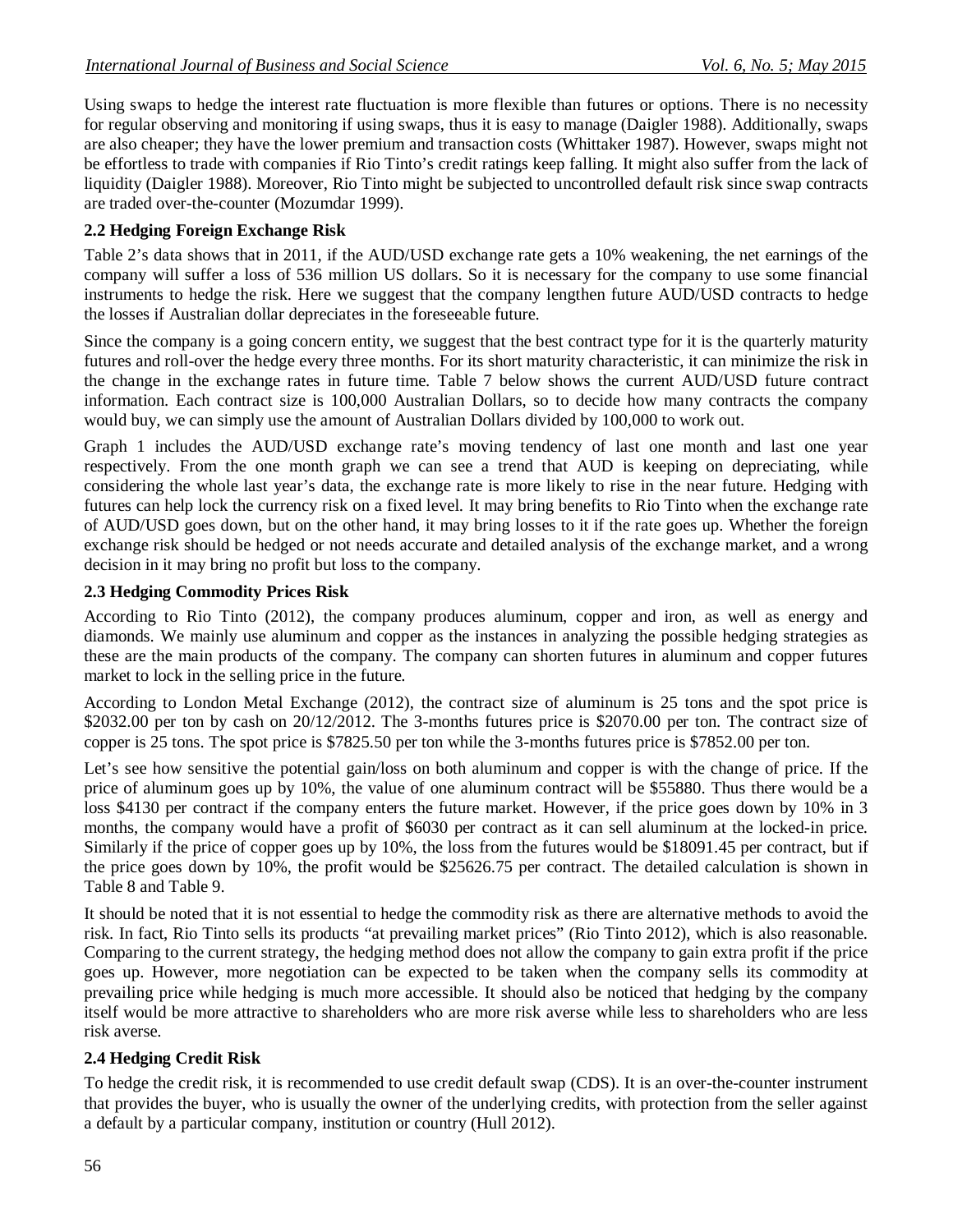$O(n + 1)$ 

The buyer gets default protection by providing a series of payments, which is similar to an insurance premium. In the event of default, the seller assumes the credit risk and is obligated to pay the principal and interest to the buyer.

The company could enter CDS contracts to hedge the risk of default from its loans and bank deposits. For instance, to hedge the loans to EUAs (US\$589 million in 2011), the company could buy a contract in a notional value of 600 million from the Commonwealth Bank. If the CDS trades at 200 basis points, the company should pay 2% of 600million, or \$12 million per annum in quarterly installment of 3 million to the bank. In the event of default of its loans, the losses of the company could be offset by the payments from the bank. By using CDS the company could get insurance via effectively transferring the credit risk to the third party and receive payment if any adverse event occurs. It is especially effective against concentration risk. However, the company still takes credit risk if the protection seller defaults.

### *3. Conclusion*

To summarize, through an analysis of Rio Tinto's potential risks, we have suggested some risk hedging strategies such as, a transference from fixed-rate borrowing to floating-rate borrowing, extension of AUD/USD future contracts to hedge the losses in case of Australian dollar depreciation, shortening of futures in aluminum and copper futures market to lock in the selling price in the future and signing of credit default swap (CDS) contracts to hedge the risk of default from its loans and bank deposits. We hope, in today's changeable situation of business, our proposed risk hedging strategies can be a reference to the risk hedging of other companies in the world.

| Table 1               |                      |                      |  |  |  |
|-----------------------|----------------------|----------------------|--|--|--|
| Nominal principal     | <b>INTEREST RATE</b> | <b>Maturity Date</b> |  |  |  |
| 500M three-year notes | 1.13%                | $20-Mar-15$          |  |  |  |
| 500M five-year notes  | 2%                   | $22-Mar-17$          |  |  |  |
| 1B 10-year notes      | 3.50%                | $22-Mar-22$          |  |  |  |
| 500M 30-year notes    | 4.75%                | $22-Mar-42$          |  |  |  |

**Table 1** 

Source: Rio Tinto financial statements 2012

| abıe |  |
|------|--|
|------|--|

At 31 December 2011 Gains/(losses) associated with a 10% weakening of the currency

| Currency Exposure              | Closing<br>exchange<br>rate<br><b>US cents</b> | <b>Effect</b><br>on net<br>earnings<br>US\$m | <b>UT WRIGHT</b><br>amount<br>impacting<br>Underlying<br>earnings<br>US\$ <sub>m</sub> | Impact<br>directly<br>on equity<br>US\$m |
|--------------------------------|------------------------------------------------|----------------------------------------------|----------------------------------------------------------------------------------------|------------------------------------------|
| Australian dollar              | 101                                            | (536)                                        | 78                                                                                     | (1)                                      |
| Canadian dollar <sup>(a)</sup> | 98                                             | (1, 190)                                     | 41                                                                                     | ۰                                        |
| South African rand             | 12                                             | (4)                                          | (5)                                                                                    | $\qquad \qquad \blacksquare$             |
| Euro                           | 130                                            | 239                                          | (22)                                                                                   | (1)                                      |
| New Zealand dollar             | 77                                             | 52                                           | 4                                                                                      | $\overline{\phantom{a}}$                 |

Source: Rio Tinto financial statements 2011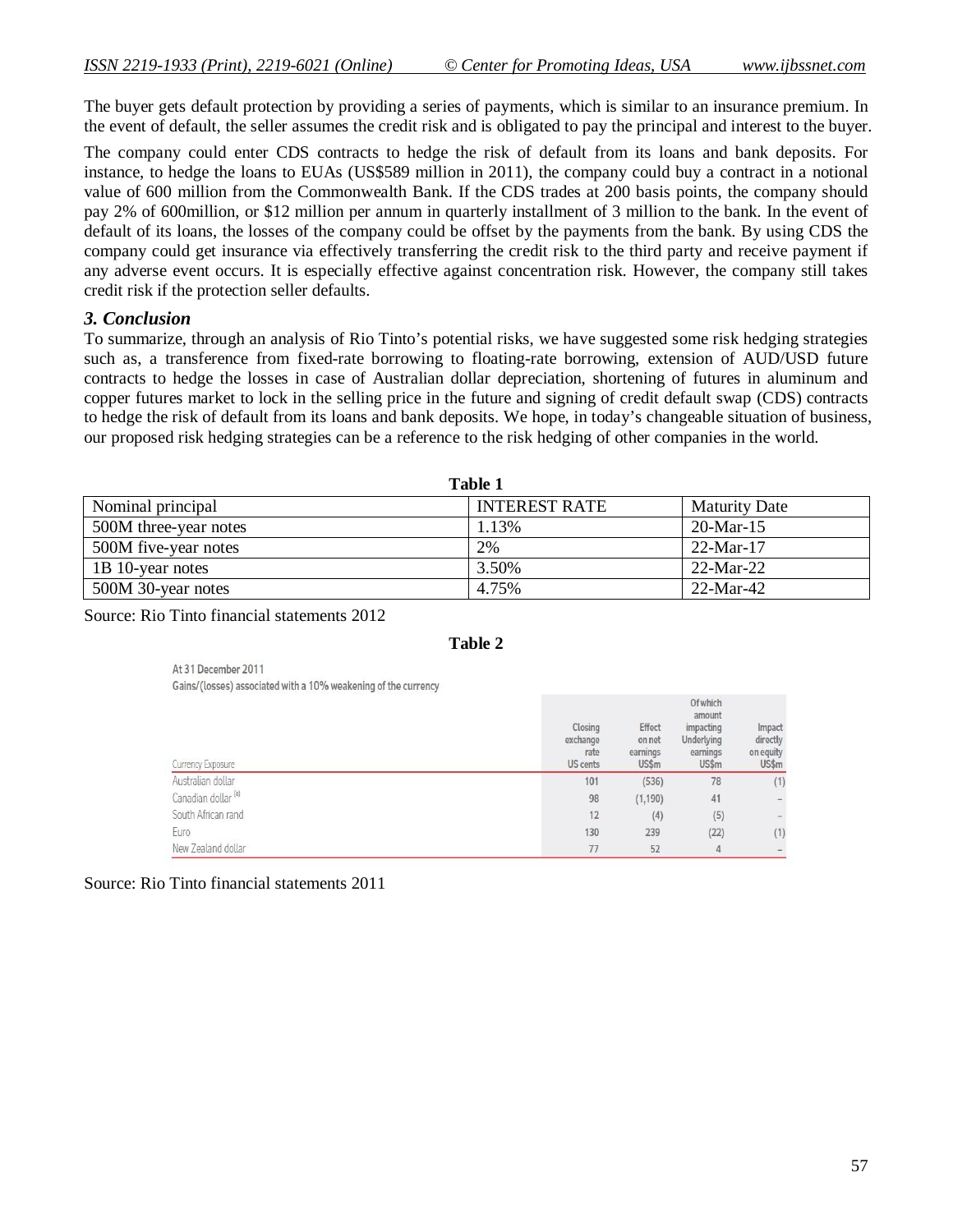| Rio Tinto Account Receivable from 2002 to 2012 |                           |  |  |  |  |
|------------------------------------------------|---------------------------|--|--|--|--|
| <b>Date</b>                                    | <b>Account Receivable</b> |  |  |  |  |
| 30-Jun-12                                      | 5.55B                     |  |  |  |  |
| 31-Dec-11                                      | 6.058B                    |  |  |  |  |
| $30$ -Jun-11                                   | 6.51B                     |  |  |  |  |
| $31$ -Dec-10                                   | 5.582B                    |  |  |  |  |
| $30$ -Jun- $10$                                | 5.396B                    |  |  |  |  |
| 31-Dec-09                                      | 4.447B                    |  |  |  |  |
| 30-Jun-09                                      | 4.587B                    |  |  |  |  |
| 31-Mar-09                                      | 4.304B                    |  |  |  |  |
| $31$ -Dec-08                                   | 5.401B                    |  |  |  |  |
| 30-Jun-08                                      | 7.778B                    |  |  |  |  |
| $31$ -Dec-10                                   | 6.479B                    |  |  |  |  |
| 30-Jun-07                                      | 2.84B                     |  |  |  |  |
| 31-Dec-07                                      | 2.938B                    |  |  |  |  |
| $30$ -Jun-06                                   | 2.727B                    |  |  |  |  |
| 31-Dec-06                                      | 2.488B                    |  |  |  |  |
| 30-Jun-05                                      | 2.064B                    |  |  |  |  |
| 31-Dec-05                                      | 2.559B                    |  |  |  |  |
| 30-Jun-04                                      | 2.435B                    |  |  |  |  |
| 31-Dec-04                                      | 2.483B                    |  |  |  |  |
| 30-Jun-03                                      | 2.286B                    |  |  |  |  |
| 31-Dec-03                                      | 2.239B                    |  |  |  |  |

**Table 3**

Source: Ychats website: http://ycharts.com/companies/RIO/accounts\_receivable

# **Table 4: Top Ten Ranking of Account Receivables among Fifty-one Mining Companies in 2012**

|                |             |                            | <b>Accounts</b>     |
|----------------|-------------|----------------------------|---------------------|
| Rank           | Symbol      | Company                    | <b>v</b> Receivable |
| 1              | <b>VALE</b> | Vale                       | 6.511B              |
| 2              | <b>RIO</b>  | Rio Tinto                  | 5.55B               |
| 3              | <b>BHP</b>  | <b>BHP Billiton</b>        | 4.723B              |
| 3              | <b>BBL</b>  | <b>BHP Billiton</b>        | 4.723B              |
| 5              | <b>TCK</b>  | <b>Teck Resources</b>      | 1.271B              |
| 6              | <b>CNX</b>  | <b>CONSOL Energy</b>       | 869.89M             |
| $\overline{7}$ | <b>BTU</b>  | Peabody Energy Corporation | 682.20M             |
| 8              | <b>ANR</b>  | Alpha Natural Resources    | 455.24M             |
| 9              | <b>ACI</b>  | Arch Coal                  | 348.75M             |
| 10             | <b>CCJ</b>  | <b>Cameco Corporation</b>  | 321.08M             |

Rankings for 51 companies as of Dec 21, 2012

Source: Ychart website:

http://ycharts.com/companies/RIO/accounts\_receivable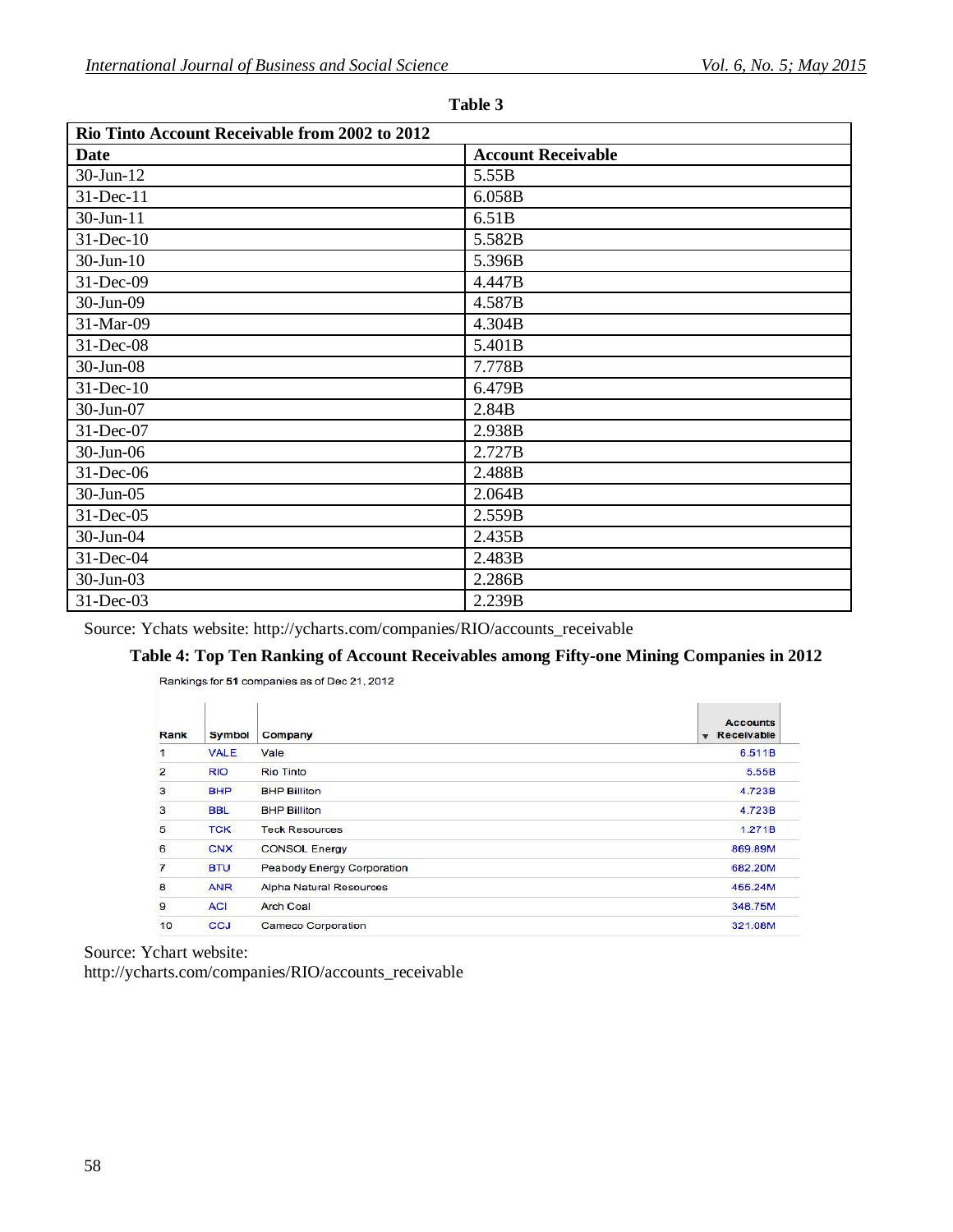### **Table 5**

### 18 Trade and other receivables

|                                                                             | Non-current<br>2011<br>US\$ <sub>m</sub> | Current<br>2011<br>US\$m | Non-current<br>2010<br>US\$m | Current<br>2010<br>US\$m |
|-----------------------------------------------------------------------------|------------------------------------------|--------------------------|------------------------------|--------------------------|
| Trade receivables                                                           | 11                                       | 3,721                    | 10                           | 3,939                    |
| Provision for doubtful debts (a)                                            |                                          | (35)                     | $\sim$                       | (37)                     |
| Trade receivables - net                                                     | 11                                       | 3,686                    | 10                           | 3,902                    |
| Amounts due from equity accounted units                                     | 318                                      | 422                      | 337                          | 217                      |
| Other receivables <sup>(b)</sup>                                            | 1,025                                    | 1,368                    | 300                          | 1,017                    |
| Pension surpluses (note 47)                                                 | 88                                       |                          | 110                          | $\sim$                   |
| Prepayment of tolling charges to jointly controlled entities <sup>(c)</sup> | 634                                      |                          | 787                          |                          |
| Other prepayments                                                           | 289                                      | 582                      | 282                          | 446                      |
|                                                                             | 2.365                                    | 6,058                    | 1,826                        | 5.582                    |

(a) At 31 December 2011, trade and other receivables of US\$35 million (2010: US\$37 million) were impaired. The majority of these receivables were more than 90 days overdue.

(b) Non-current receivables include a US\$700 million prepayment for an intangible asset, following signing of the agreement for the Simandou iron ore project. The prepayment is shown as a purchase of intangible assets in the cash flow statement.

(c) Rio Tinto Aluminium has made certain prepayments to jointly controlled entities for toll processing of bauxite and alumina. These prepayments will be charged to Group operating costs as processing takes place.

There is no material element of trade and other receivables that is interest bearing.

Due to their short-term maturities, the fair value of trade and other receivables approximates their carrying value.

As of 31 December 2011, trade and other receivables of US\$159 million (2010: US\$292 million) were past due but not impaired. The ageing of these receivables is as follows:

|                                | 2011<br>US\$m | 2010<br>US\$m |
|--------------------------------|---------------|---------------|
| less than 30 days overdue      | 104           | 162           |
| between 30 and 60 days overdue | 29            | 67            |
| between 60 and 90 days overdue | 22            |               |
| more than 90 days overdue      |               | 46            |
|                                | 159           | 292           |

#### 22 Cash and cash equivalents

| Note                                                       | 2011<br>US\$m | 2010<br>US\$m |
|------------------------------------------------------------|---------------|---------------|
| Cash at bank and in hand                                   | 2.167         | 1.785         |
| Other short term deposits                                  | 7,503         | 8,163         |
| Balance per Group statement of financial position          | 9,670         | 9.948         |
| Bank overdrafts repavable on demand (unsecured)<br>23      | (16)          | (7)           |
| Cash and cash equivalents included in Assets held for sale |               | 18            |
| <b>Balance per Group cash flow statement</b>               | 9.654         | 9,959         |

Cash and cash equivalents include US\$305 million (2010: US\$398 million) for which there are restrictions on remittances.

#### Source: Rio Tinto financial statements 2011

### **Table 6**

#### 21 Other financial assets

|                                                                                           | Non-current<br>2011<br>US\$m | Current<br>2011<br>US\$m | Total<br>2011<br>US\$m | Resided<br>Non-current<br>2010<br>US\$m | Current<br>2010<br><b>US\$m</b> | Residied<br>Total<br>2010<br>US\$m |
|-------------------------------------------------------------------------------------------|------------------------------|--------------------------|------------------------|-----------------------------------------|---------------------------------|------------------------------------|
| Loans to EAUs                                                                             | 468                          | 121                      | 589                    | 227                                     | 110                             | 337                                |
| Currency and commodity contracts: designated as hedges                                    | 11                           | 75                       | 86                     |                                         | ÷                               |                                    |
| Derivatives and embedded derivatives not related to net debt:<br>not designated as hedges | 5                            | 40                       | 45                     | 19                                      | 24                              | 143                                |
| Derivatives related to net debt                                                           | 342                          | 5                        | 347                    | 137                                     | 6                               | 143                                |
| Equity shares and quoted funds                                                            | 549                          | 153                      | 702                    | 585                                     | 365                             | 950                                |
| Other investments, including loans                                                        | 547                          | 191                      | 738                    | 629                                     | 26                              | 655                                |
|                                                                                           | .922                         | 585                      | 2,507                  | .597                                    | 631                             | 2.228                              |

### Source: Rio Tinto financial statements 2011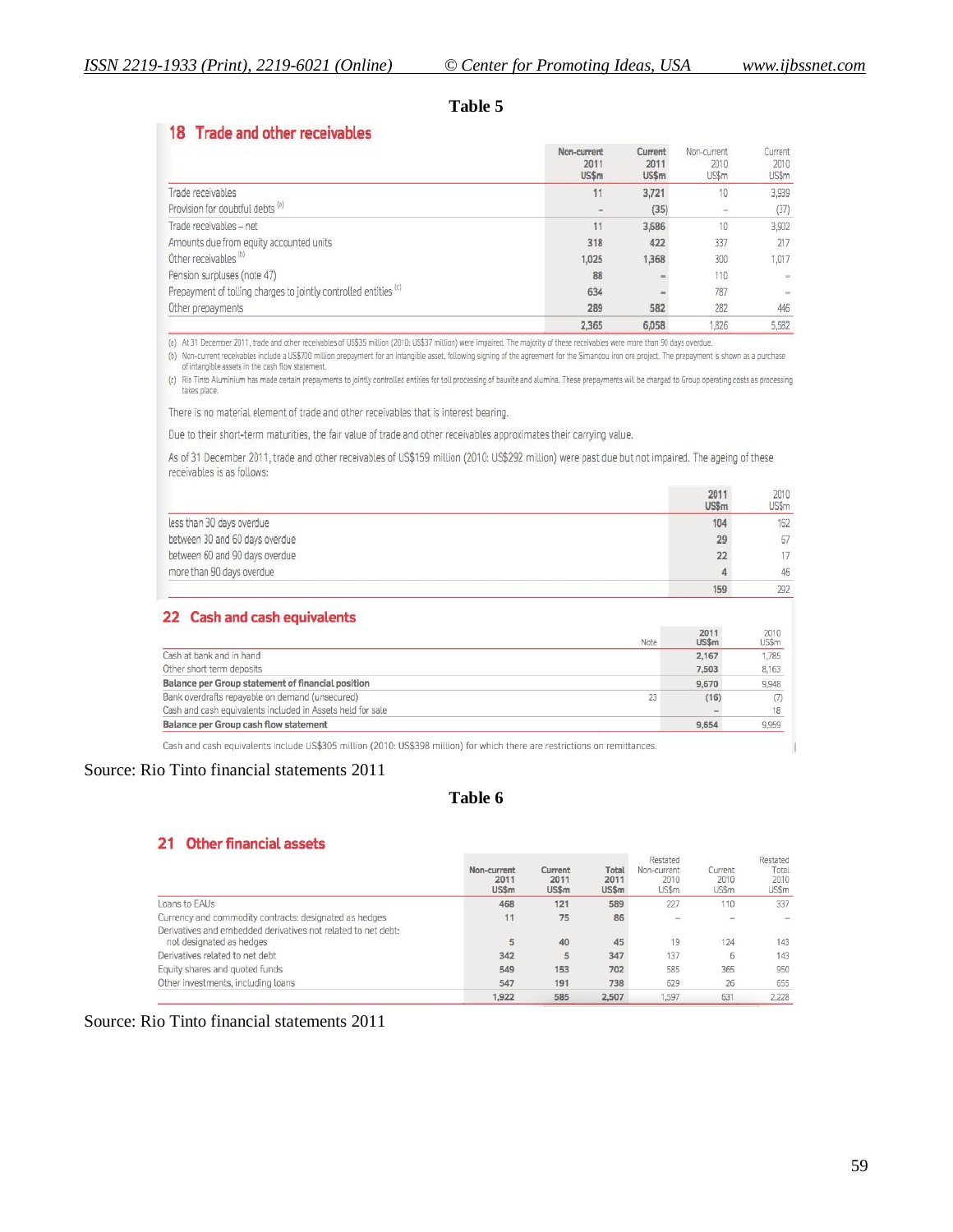| <b>Quotes</b>                        | Time & Sales      | Volume   | <b>Settlements</b>       |                 |        |                          |                   |               | Trade Date: 12/22/2012                     |
|--------------------------------------|-------------------|----------|--------------------------|-----------------|--------|--------------------------|-------------------|---------------|--------------------------------------------|
| Globex Futures   Open Outcry Futures |                   |          |                          |                 |        |                          |                   |               | Market Data is delayed at least 10 minutes |
|                                      |                   |          |                          |                 |        |                          | Turn Auto-refresh | 1 <br>OFF     | About this Report                          |
| Month                                | Charts            | Last     | Change                   | Prior<br>Settle | Open   | High                     | Low               | Volume        | Updated                                    |
| Mar 2013<br>OPT                      | $\sim$ $\vee$     | 1.0345a  | $-0.0072$                | 1.0417          | 1.0413 | 1.0420                   | 1.0330            | 89,697        | 4:44:08 PM CT<br>12/21/2012                |
| Jun 2013<br>OPT                      | $\sim$ $\sqrt{v}$ | 1.0277 b | $-0.0074$                | 1.0351          | 1.0290 | 1.0303                   | 1.0265 a          | 26            | 4:44:09 PM CT<br>12/21/2012                |
| Sep 2013<br>OPT.                     | $\sim$ $\sqrt{v}$ | ۰        | ٠                        | 1.0288          | ٠      | ÷                        | $\omega$          | $\mathbf{0}$  | 4:44:09 PM CT<br>12/21/2012                |
| Dec 2013<br>OPT                      | $M$ <sub>V</sub>  | 1.0200   | $-0.0023$                | 1.0223          | 1.0200 | 1.0200                   | 1.0200            | $\mathbf{1}$  | 4:44:09 PM CT<br>12/21/2012                |
| Mar 2014<br><b>OPT</b>               | $\sim$ $\sqrt{V}$ | -        | $\overline{\phantom{a}}$ | 1.0159          | ÷      | -                        | $\sim$            | $\mathfrak o$ | 4:44:08 PM CT<br>12/21/2012                |
| Jun 2014<br>OPT                      | $\sim$ $\sqrt{v}$ | ٠        | ٠                        | 1.0092          | u      | $\overline{\phantom{a}}$ | $\sim$            | 0             | 4:44:09 PM CT<br>12/21/2012                |
|                                      |                   |          |                          |                 |        |                          |                   |               |                                            |

**Table 7**

Icon Key: OPT Options M Price Chart V Volume Chart

Market data explanation/disclaimer

#### Source: CME website,

http://www.cmegroup.com/trading/fx/g10/australian-dollar.html

|                                     | таше о                                                |
|-------------------------------------|-------------------------------------------------------|
| Spot price of aluminum per contract | $$2032*25 = $50800$                                   |
| 3-months futures price              | $$2070*25 = $51750$                                   |
| Price goes up by 10%                | $$2032*1.1*25 = $55880$                               |
| Price goes down by 10%              | $$2032*0.9*25 = $45720$                               |
| Risk-free rate                      | 3.00%                                                 |
| Profit if price goes up             | $$55880 - $50800^* e^{0.25*3\%} = $4697.57$           |
| Difference                          | $$55880 - $51750 = $4130$                             |
| Profit if price goes down           | $$45720 - $50800^* e^{0.25*3\%} = - $5462.43$         |
| Difference                          | $$45720 - $51750 = -\$6030$                           |
|                                     | Table 9                                               |
| Spot price of copper per contract   | $$7825.5*25 = $195637.5$                              |
| 3-months futures price              | $$7852*25 = $196300$                                  |
| Price goes up by 10%                | $$7825.5*1.1*25 = $215201.25$                         |
| Price goes down by 10%              | $$7825.5*0.9*25 = $170673.75$                         |
| Risk-free rate                      | 3.00%                                                 |
| Profit if price goes up             | $$215201.75 - $195637.5^* e^{0.25*3\%} = $18091.45$   |
| Difference                          | $$215201.25 - $196300 = $18901.25$                    |
| Profit if price goes down           | $$170673.75 - $195637.5^* e^{0.25*3\%} = - $26436.55$ |
| Difference                          | $$170673.25 - $196300 = -$25626.75$                   |

The risk-free rate is the official interest rate released by the Reserve Bank of Australia on December 4, 2012 (Bloomberg 2012).

## **Table 8**